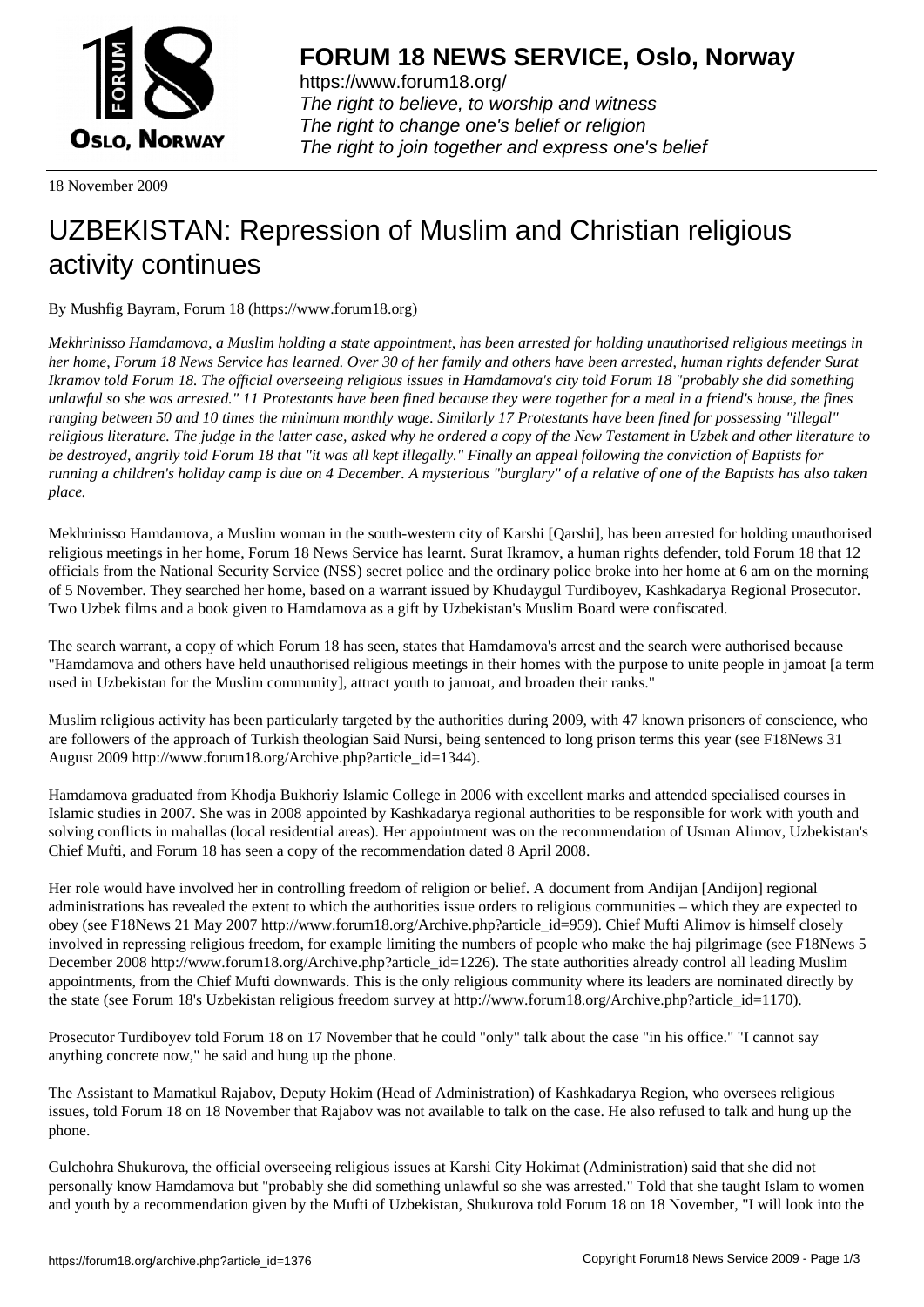Arrests of other Muslim women in various parts of Kashkadarya region followed. Zulhumor Hamdamova (Mekhrinisso's sister), mother of 4 children, as well as her daughter Nigora Nasirova, mother of 3 children, the youngest of whom is only 2 months old, Nodira Buriyeva (Mekhrinisso's niece), mother of 3 children, the youngest of whom is 6 months-old, Rahima Buriyeva (Mekhnisso's niece), mother of 3 young children, Hikoyat Imomova (Mekhnisso's daughter-in-law), mother of 3 young children, Bahtishod Khujayeva and Yulduz Tukhtayeva were all arrested on 5 November, Forum 18 was told by human rights defender Ikramov.

"Based on the words of witnesses, at least 30 Muslim women have been arrested in this case, who are all kept in the isolation wards of Karshi city," Ikramov told Forum 18. "These women are subjected to psychological torture and intimidation so they will give testimonies against Mekhrinisso Hamdamova."

A state Religious Affairs Committee official, who did not give his name, told Forum 18 on 18 November that all the responsible officials are away from the capital Tashkent. He refused to make any comments on this or any other cases.

## Fined for being together

On 23 October Judge Oydin Normakhmatov of the southern Surkhandarya region's Jarkurgan District Criminal Court fined eleven local Protestants. They were fined under the Administrative Code's articles 240 ("breaking the Religion Law") and 241 ("teaching religious beliefs without specialised religious education and without permission from the central organ of a [registered] religious organisation, as well as teaching religious beliefs privately"), for allegedly holding an unauthorised religious meeting. The prosecutions follow a raid by police on the home of Zoya Kogay, when she and the other fined Protestants were present.

Zoya Kogay, Dmitri Inyushev, Yupiter Li, Shokir Rakhmatullayev, and Berdiyor Mamadiyorov were each fined the equivalent of 50 times the minimum monthly wage or 1,682,250 Soms (6,180 Norwegian Kroner, 740 Euros, or 1,100 US Dollars). Muhabbat Kobulova was fined the equivalent of 30 times the minimum monthly wage or 1,009,350 Soms (3,700 Norwegian Kroner, 445 Euros, or 660 US Dollars). Shopulat Khamrayev, Kamila Sattarova, Olesya Sharipova, Anton Chaplinski, Chori Kulkorayev were each fined the equivalent of 10 times the minimum monthly wage or 336,450 Soms (1,250 Norwegian Kroner, 150 Euros, or 220 US Dollars).

The minimum monthly wage from 1 August 2009 is 33,645 Soms (125 Norwegian Kroner, 15 Euros, or 22 US Dollars).

Forum 18 was told by local Protestants that they had just gathered for a meal together, and not for a religious meeting.

Judge Normakhmatov's assistant told Forum on 18 on 18 November to call back after lunch. Called later, he said that Normakhmatov already left the office. He took down the name of Forum 18 but refused to say anything on the case.

The Police confiscated Christian books and CDs from Kogay's home, but nothing is said in the court decision – which Forum 18 has seen - about what will happen to the confiscated literature.

Fined for possessing religious literature

On 5 October, Judge Jakhonali Botyrov of the north-western Khorezm region's Urgench [Urganch] Criminal Court fined 17 local Protestants. They were prosecuted for possessing religious literature under the Administrative Code's article 184, which imposes fines and confiscation of religious literature, and the Criminal Code's article 33 ("repeat offences").

Uzbekistan imposes severe censorship on all religious literature, and frequently confiscates and destroys literature and related material in police and NSS secret police raids (see F18News 1 July 2008 http://www.forum18.org/Archive.php?article\_id=1153).

Viktor Galaktionov, Anatoliy Stinskiy, Arkadi Belik, Viktor Denesov were each fined the equivalent of 20 times the minimum monthly wage or 560,800 Soms (2,060 Norwegian Kroner, 245 Euros, or 370 US Dollars). Alisher Erimov, Bashorat Djumaboyeva, Oleg Trifanov, Dono Matyokubova and Oksana Abdullayeva were each fined five times the minimum monthly wage or 140,200 Soms (515 Norwegian Kroner, 60 Euros, or 90 US Dollars). Maksuda Akhmedova was fined three times the minimum monthly wage or 84,120 Soms (310 Norwegian Kroner, 37 Euros, or 55 US Dollars). Yusufbay Narboyev, Parkhad Matyokubov, Zulaykho Matyokubova, Nigora Avazgeldiyeva, Ikrombek Bobozhonov, Bakhtiyor Yangiboyev and Yunusbek Khudaybergenov were each fined twice the minimum monthly wage or 56,080 Soms (250 Norwegian Kroner, 30 Euros, or 44 US Dollars).

The court decision – which Forum 18 has seen – states that on 17 May regional NSS secret police and Urgench ordinary police raided the home of Galaktionov and confiscated Christian literature. It is not clear from the court decision how the other Protestants were found guilty of violating the law. It merely states that the guilt of the other Protestants "was proved based on the testimonies of the witnesses in the administrative case, and other objective evidences in the case." No names of witnesses or "objective evidences" were given in the decision.